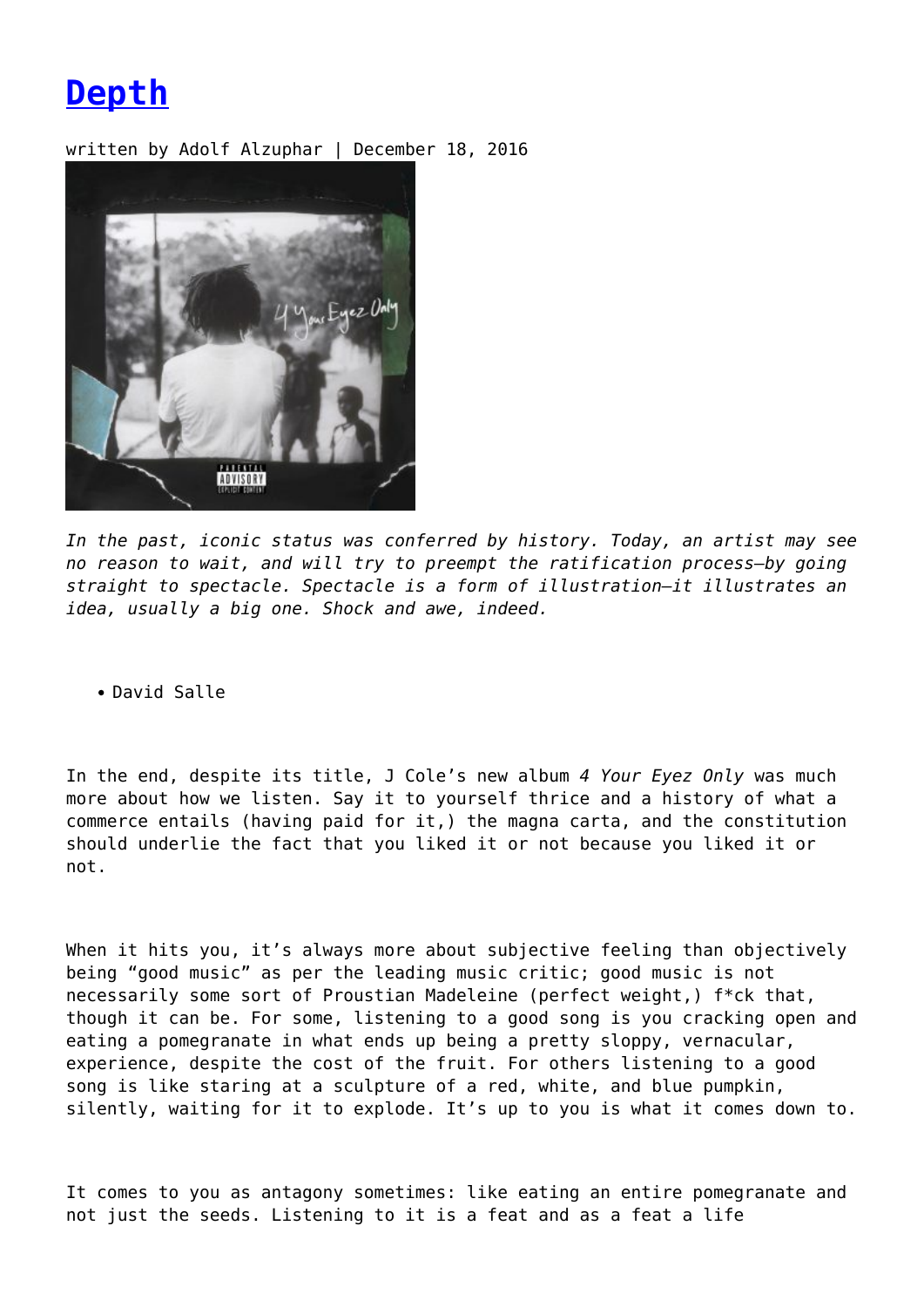experience: you cherish your life experiences and your life has been that much more splendid because of it. How does one even go about dancing antagony is not a question is neither a question for a bear, a bird, or a seal – whichever your inner spirit may be. You just get up and do it, as if a city mounted on ground. You dance to antagony both for others to see you and to feel it for there's never been anything wrong with *being*.

It comes to you as fences: fences placed between those who play the music and listen to it and those who have either taunted or hurt you, or are indifferent to your individuality as a human being. Fences are bad sometimes but sometimes fences protect. The bad sort of fences are those that do not seek the wellbeing of those fenced in. You are fenced in and make a life out of a world that you know very well, enough to be fodder for an interesting memoir or at least a memory.

Curiosity: is what for you to listen to the music more than twice, plain and simply. You felt curious about life, day, night, sun, stars, and sometimes about a tale that you subconsciously believe about a group of boys and girls, girls and boys, who danced and listened and had so much fun that they became these giant, beautiful, butterflies.

*Once upon a time, at a party, in a very well regarded city, a group of friends danced and laughed so much that they became a whole bunch of giant butterflies flying the friendly skies. There was no more a need to pay for rent and transportation.*

You have not been writing that story but you have been mulling its images over for quite some time now. No, no, no: you might never write it down but the metaphor speaks to you because it is you.

Mexican poet Tedi Lopez Mills has written about beings like you and I and our condition – about human beings.

*our lot as human beings is inconstancy, / perpetual change*

*–* tedi lopez mills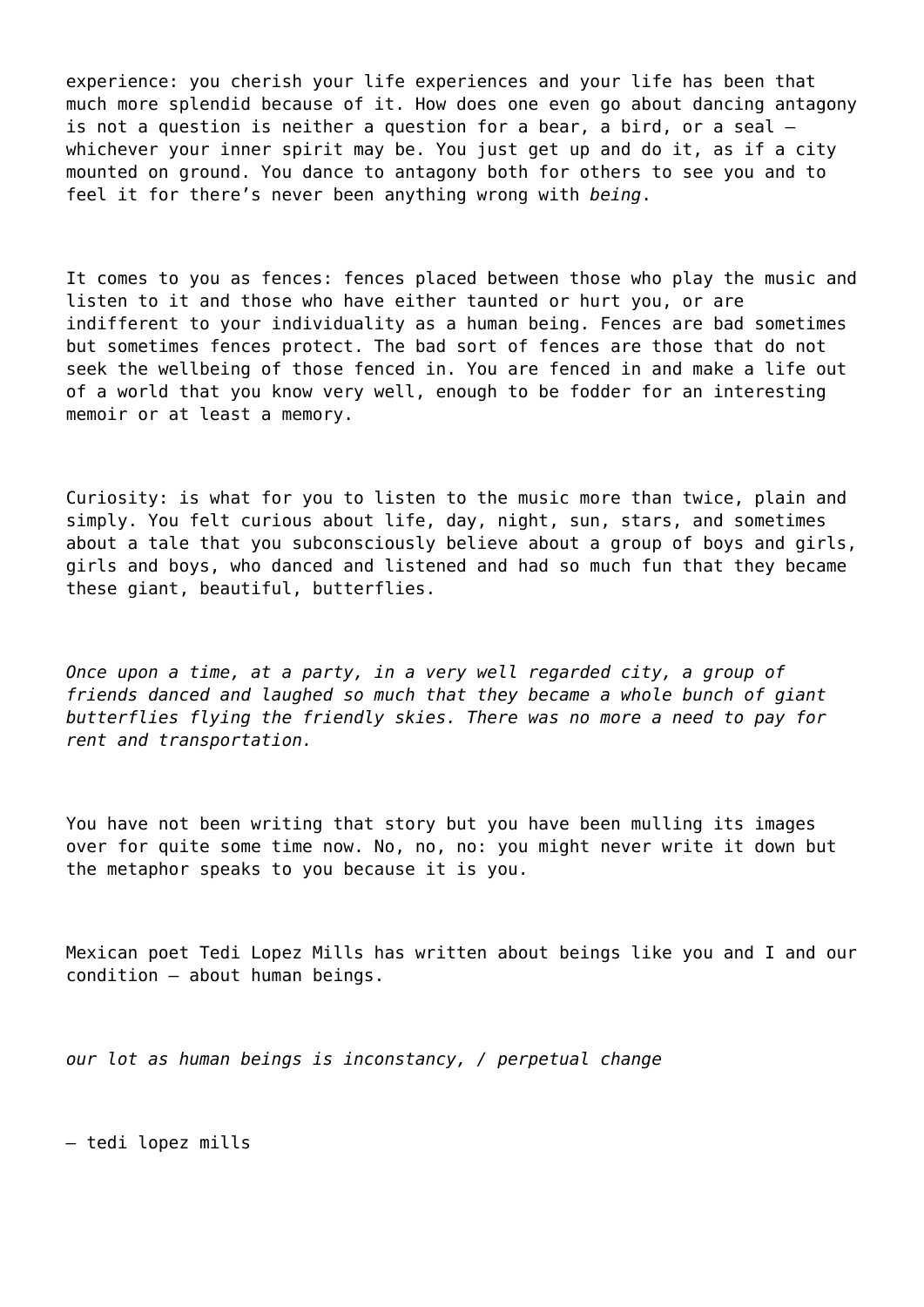She gets it (us,) as much as she understands what listening at night is like: a subject she's written not one but two magnificent poems about.

**Night (Cynical)**

*at night they bark so many dogs*

they bark tied to the splintered post

they bark at the cat's leap on the dry shrub branches crackling under claws

they bark at whistles

they bark at their stakes ripping wood

they bark all night under the withered tree

they bark I think as I listen wide awake because the second dog could not keep quiet because of rage for order because they will not break the circle the choir of muzzles

Let dogs be a metaphor for music and, girls and boys, boys and girls, we have now entered a galaxy named ourselves. It is an odd galaxy, wherein its citizens sometimes forget where it is that they are. They forget to think about what they are feeling. In this galaxy, puppies hold a very honorable place.

To ourselves, 21st century Hip Hop, a pomegranate for some, can be listened to in a multitude of ways. Some will lay awake thinking about what it being spoken about in the song and some will not.

Writer Dany Laferriere has rightly observed that women have for a long time not been allowed to enjoy night as fully as men. They were obliged to attend parties with chaperones and call night quits after their wedding night. For some, it is an end to that interdiction that is the bark that one is listening to: a new night for both women and men, that nonetheless needs to be progressed.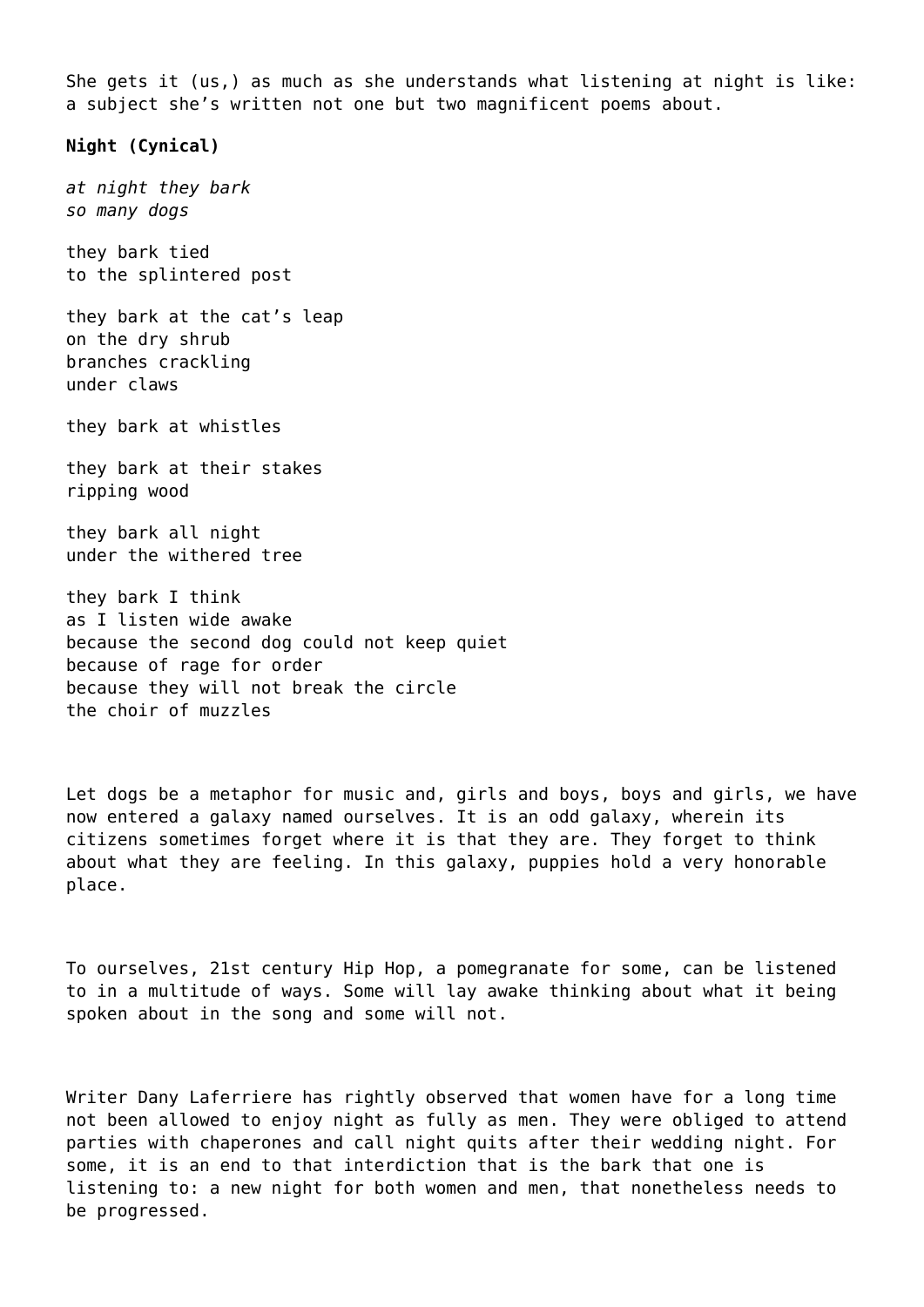*When two villagers had a falling out, the whole community would accompany them to a special enclosure, in whose center were two raised stones set in the earth at a certain distance from one another. Armed with small sacks of rocks, the enemies faced off from atop these stone-age pitching mounds and took turns hurling their projectiles at each other's head. The Guanches' aim was legendary, so deadly that the excitement of the contest came not from the combatants' striking each other but from seeing who was best able to dodge the rocks.*

Alvaro Enrigue

What about listening has one tune in to contest of agility? The ability to rap seems to fascinate many of us. The music burst into the annals of our living in the 1970's and never has quite gone away, despite how decadent rap music sometimes is.

Sometimes the music is conscious (it's now so often decadent that any sort of non-decadence is heroic positivity.) *4 Your Eyez Only* means to be a new album of positivity: a vase of beautiful red flowers placed on a lacquer black table in every person America.

Is the positivity that has one listening attentively however or is that and something else, something deeper? Is it depth? Depth: a word often used in relation to bodies of water, like lakes and pools. When water is deep it is dangerous. A girl jumps into a lake while her mother watches from her beach seat. Be careful, her mother screams. Don't go anywhere that's deep. Her little brother jumps in after her, because of the word deep. He screams back that I won't mom.

Depth is mysterious, isn't it. Once a reason to visit a Delphic oracle, since the enlightenment vowed to be understood scientifically, depth is a reason to live. It asks of us to pay attention to ourselves and to the world around us. Depth is what we read when we read Colson Whitehead's novels: the depth of a man's communication and language when exploring a theme that is dear to him. Depth begs us to listen to details and to be aware of those details: what J. Cole said and what he meant by that. For those who have braved depth, in both Whitehead and J. Cole's instances but inner depth and the depth in artistry, have well contributed to our existences. So we listen, sometimes even numb to the world arounds ourselves: because we *are* and always will *be*.